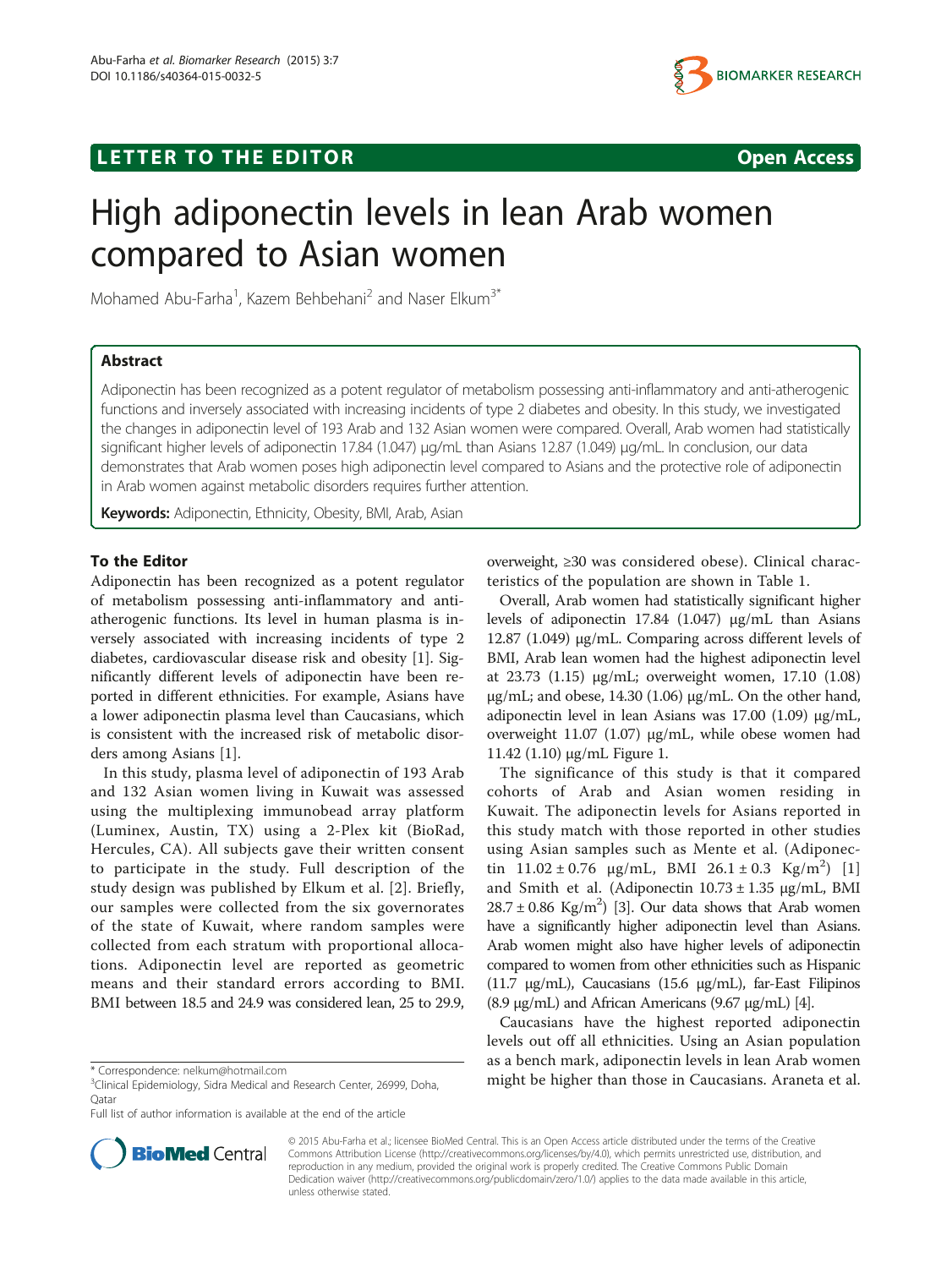| <b>Variables</b>           | Lean $N = 18$      | Overweight $N = 49$ | Obese $N = 126$    |
|----------------------------|--------------------|---------------------|--------------------|
| Arabs                      |                    |                     |                    |
| FBG (mmol/l)               | $4.87 \pm 0.54$    | $5.26 \pm 1.77$     | $6.35 \pm 2.76$    |
| Total cholesterol (mmol/l) | $5.00 \pm 0.99$    | $5.20 \pm 1.28$     | $5.40 \pm 0.99$    |
| Triglyceride (mmol/l)      | $1.02 \pm 0.47$    | $1.43 \pm .68$      | $1.66 \pm 0.89$    |
| LDL cholesterol (mmol/l)   | $3.05 \pm 0.99$    | $3.35 \pm 1.22$     | $3.49 \pm 0.89$    |
| HDL cholesterol (mmol/l)   | $1.54 \pm 0.59$    | $1.26 \pm 0.30$     | $1.21 \pm 0.38$    |
| Systolic (mmHg)            | $109.06 \pm 10.23$ | $117.94 \pm 15.15$  | $129.72 \pm 20.25$ |
| Diastolic (mmHq)           | $66.33 \pm 10.15$  | $73.96 \pm 8.98$    | $79.53 \pm 13.07$  |
| <b>Asians</b>              |                    |                     |                    |
| <b>Variables</b>           | Lean $N = 51$      | Overweight $N = 48$ | Obese $N = 33$     |
| FBG (mmol/l)               | $4.99 \pm 1.42$    | $5.05 \pm 2.62$     | $5.26 \pm 1.34$    |
| Total cholesterol (mmol/l) | $4.99 \pm 1.15$    | $5.09 \pm 0.95$     | $5.05 \pm 0.95$    |
| Triglyceride (mmol/l)      | $1.02 \pm 0.52$    | $1.40 \pm 0.88$     | $1.45 \pm 0.71$    |
| LDL cholesterol (mmol/l)   | $2.99 \pm 0.99$    | $3.07 \pm 0.82$     | $3.13 \pm 0.83$    |
| HDL cholesterol (mmol/l)   | $1.56 \pm 0.33$    | $1.26 \pm 0.26$     | $1.3 \pm 0.30$     |
| Systolic (mmHq)            | $122.82 \pm 18.44$ | $122.00 \pm 19.15$  | $136.00 \pm 21.30$ |
| Diastolic (mmHq)           | $74.31 \pm 9.21$   | $79.00 \pm 11.34$   | $80.00 \pm 13.77$  |

<span id="page-1-0"></span>Table 1 Clinical and biochemical profile for Arabs and Asians

reported that lean Caucasian women had a mean adiponectin level of 15.66 μg/mL, which is significantly lower than the 23.73 μg/mL concentrations reported in the current study [4].

In conclusion, our data shows that lean Arab women have a high adiponectin levels compared to Asians and potentially other ethnicities especially Caucasians. In the future, large cohort studies involving other ethnicities, mainly Caucasians, alongside Arabs will be beneficial to further demonstrate the role of adiponectin in this population.

#### Competing interests

The authors declare that they have no competing interests.

#### Authors' contributions

MA: data interpretation and wrote the manuscript. KB: Critically revised the manuscript. NE: principal investigator handled data management, data analysis and interpretation, and wrote the manuscript. Dr. Elkum, the study principal investigator, is the guarantor of this work and, as such, had full access to all the data in the study and takes responsibility for the integrity of the data and the accuracy of the data analysis. All authors read and approved the final manuscript.

#### Acknowledgment

We would like to thank our study team for their efforts and excellent work. We are grateful to the Biochemistry and Molecular Biology Unit members, Clinical Laboratory and the Tissue Bank Core Facility at DDI for their contribution in performing the biochemical profile analysis and handling samples, respectively. We are also indebted to Kuwait Foundation for the Advancement of Sciences (KFAS) for financial support of this research project (RA-2010-004).

#### Author details

<sup>1</sup> Biochemistry and Molecular Biology Unit, Dasman Diabetes Institute, Kuwait City, Kuwait. <sup>2</sup>Dasman Diabetes Institute, Kuwait City, Kuwait. <sup>3</sup>Clinical Epidemiology, Sidra Medical and Research Center, 26999, Doha, Qatar.

#### Received: 4 January 2015 Accepted: 5 March 2015 Published online: 11 April 2015

#### References

- 1. Mente A, Razak F, Blankenberg S, Vuksan V, Davis AD, Miller R, et al. Ethnic variation in adiponectin and leptin levels and their association with adiposity and insulin resistance. Diabetes Care. 2010;33:1629–34. doi:dc09-1392.
- 2. Elkum N, Al-Arouj M, Sharifi M, Behbehani K, Bennakhi A. Cardiovascular disease risk factors in the South Asian population living in Kuwait: a cross-sectional study. Diabet Med. 2014;31(5):531–9. doi:10.1111/dme.12386.
- 3. Smith J, Al-Amri M, Sniderman A, Cianflone K. Leptin and adiponectin in relation to body fat percentage, waist to hip ratio and the apoB/apoA1 ratio in Asian Indian and Caucasian men and women. Nutr Metab (Lond). 2006;3:18. doi:1743-7075-3-18.
- 4. Araneta MR, Barrett-Connor E. Adiponectin and ghrelin levels and body size in normoglycemic Filipino, African-American, and white women. Obesity (Silver Spring). 2007;15(10):2454–62. doi:15/10/2454.

#### **Submit your next manuscript to BioMed Central and take full advantage of:**

- **Convenient online submission**
- **Thorough peer review**
- **No space constraints or color figure charges**
- **Immediate publication on acceptance**
- **Inclusion in PubMed, CAS, Scopus and Google Scholar**
- **Research which is freely available for redistribution**

**BioMed** Central

Submit your manuscript at www.biomedcentral.com/submit